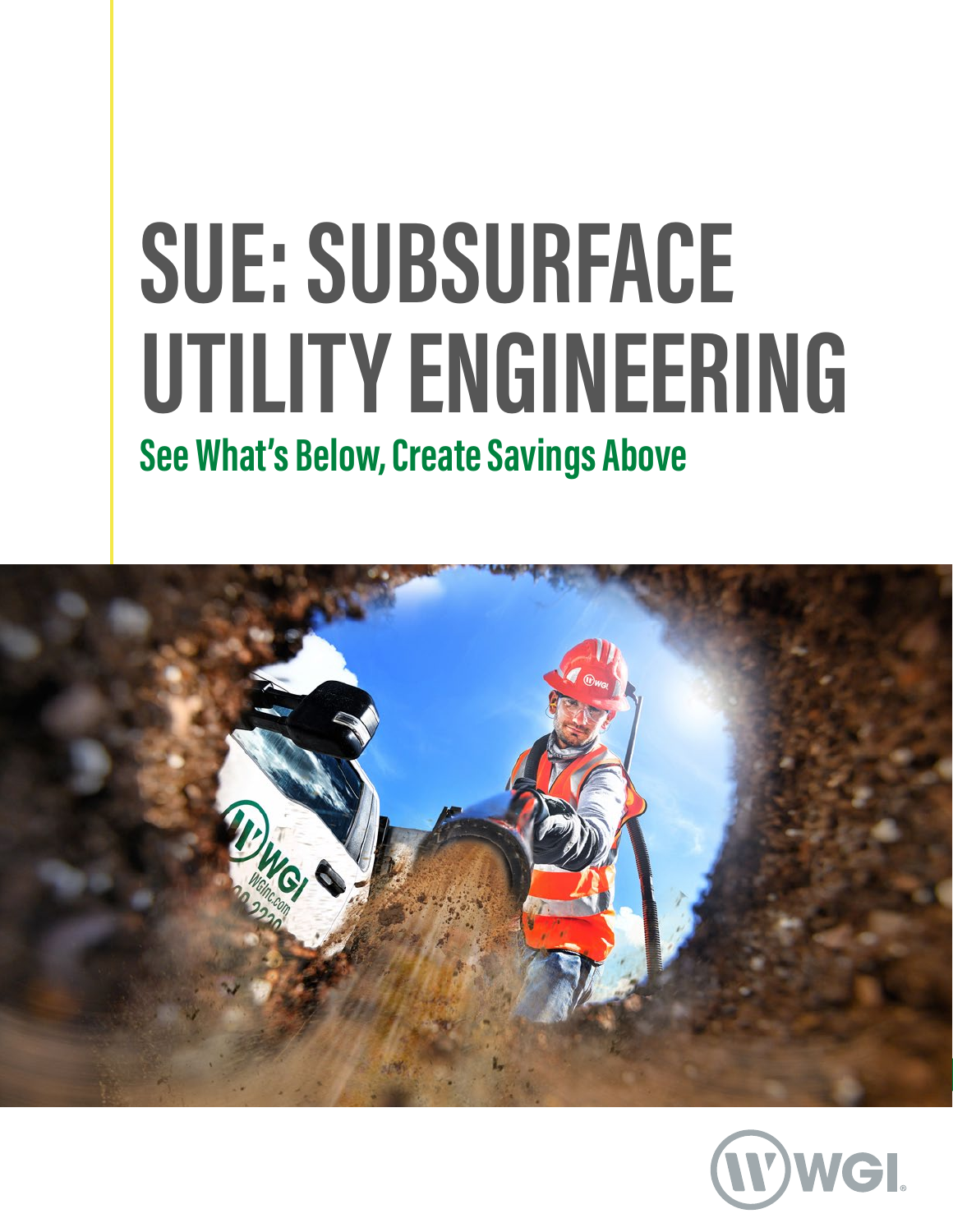During construction activities, the lack of reliable underground utility location information can result in costly delays due to conflicts or damages, utility service disruptions, redesigns, liability claims, and injuries.

Subsurface Utility Engineering (SUE) is a specialized engineering discipline responsible for managing risks associated with below-ground utility locating and mapping, including condition assessments and construction strategies. WGI has over 20 years of experience conducting SUE investigations on behalf of our clients, resulting in time and construction cost savings, and safer construction sites.

Within the ownership and design community, the reasonable starting expectation is subsurface utility locations should exist in plans and records. However, experience often reveals that utility locations are not exactly as recorded, or that records do not fully account for additional buried utility systems or improperly documented system modifications. As a result, SUE is a solution providing vital information.

**When used appropriately and performed correctly, SUE identifies existing subsurface utility data, maps underground utility locations, and classifies the data's accuracy based on standardized quality levels. The collected SUE data allows for developing strategies and making informed design decisions, managing risks, and avoiding utility conflicts and delays. If a utility conflict arises, viable alternatives can be found to resolve the issue before any physical or monetary damage is done.**

Combining civil engineering, surveying, geophysics, asset-management technologies, and nondestructive excavation technologies, during the design phase, SUE provides accurate 3D mapping of existing underground utilities. This helps avoid unnecessary relocations, eliminates unexpected conflicts with utilities, and enhances safety during construction.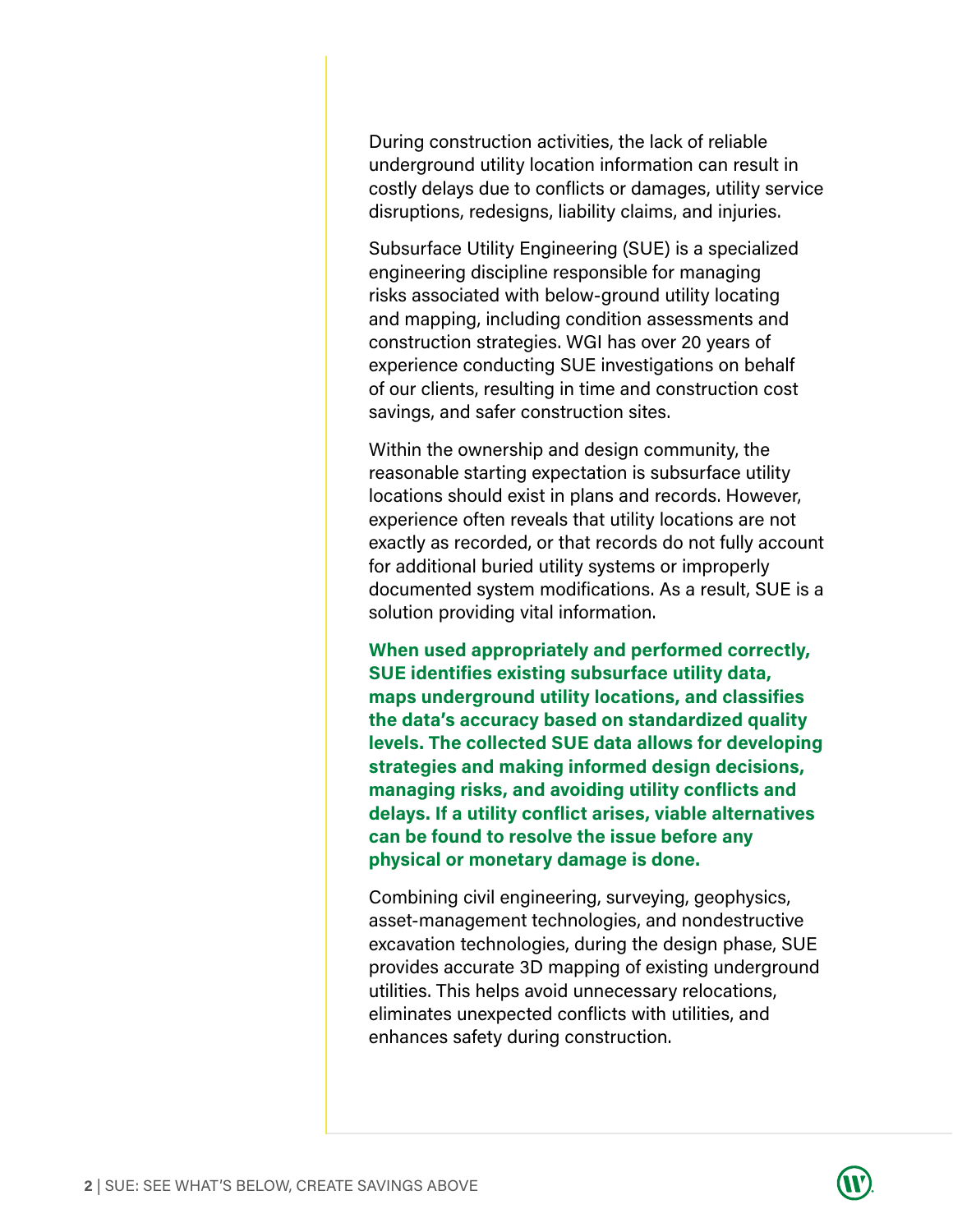

the SUE industry and standards have the capabilities to produce deliverables in a 3-D modeling format as shown above. With more data comes better design and construction abilities.

Utilizing SUE services is now a routine requirement on U.S. highway and bridge design projects, strongly advocated by the Federal Highway Administration (FHWA), American Society of Civil Engineers, American Association of State Highway and Transportation Officials, and state departments of transportation.

Used extensively in highway design and construction for 25+ years, SUE is gaining strong endorsement by many other client markets. Over a decade ago, the U.S. Federal Aviation Administration released a DVD to its industry, titled, "Underground Update," to explain the benefits of SUE. The U.S. military also endorses SUE for use in designing construction projects that involve congested underground utilities.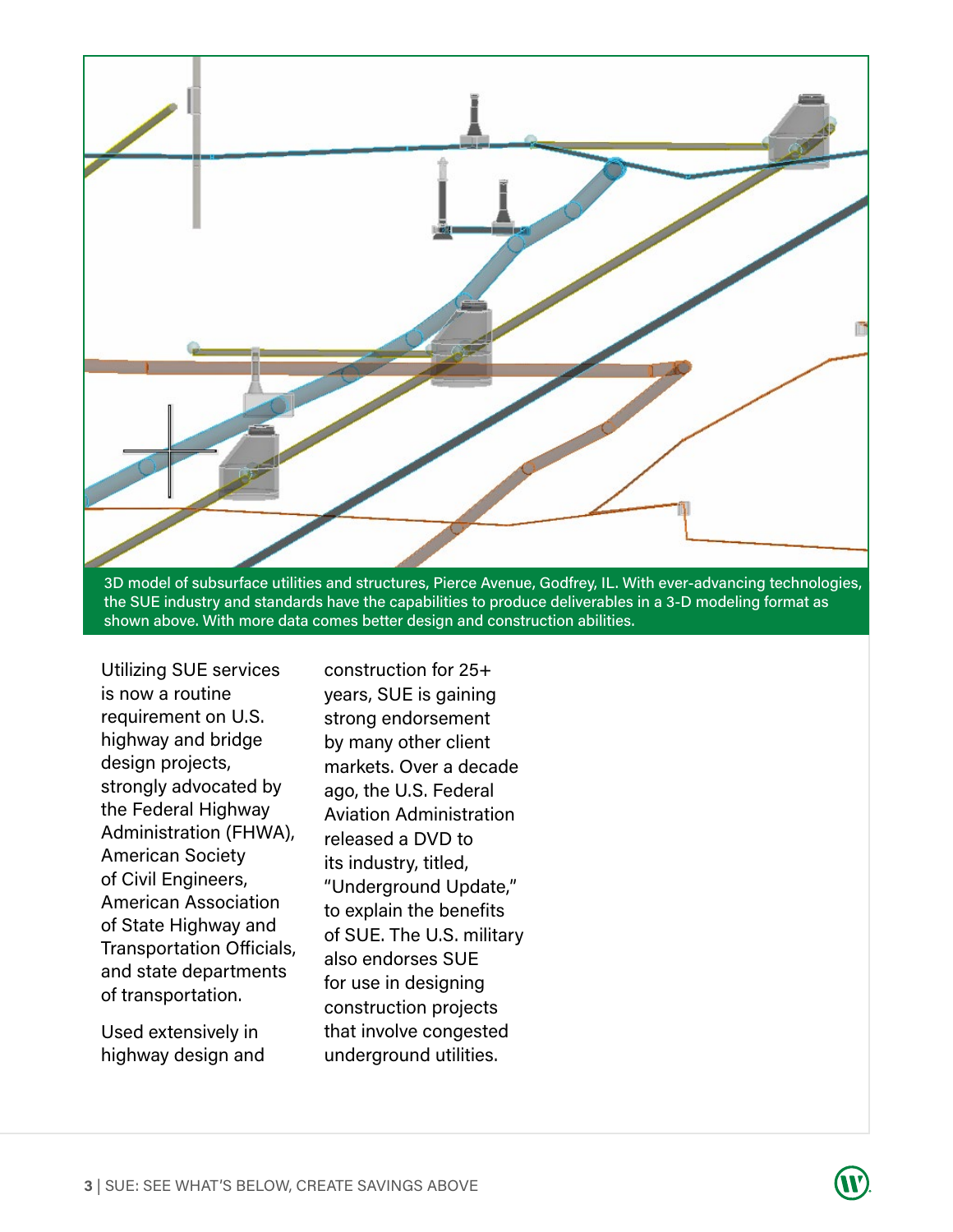

*Purdue University Study: Cost Savings on Highway Projects Utilizing Subsurface Utility Engineering.* 

In the past decade, we've seen many more private land developers take advantage of our SUE services in their complex urban infill projects. Private-sector projects find an appropriate level of SUE investigation is very beneficial during the entitlement and design phases.

During construction, accurate SUE information also expedites excavation and installation, saving time and right-of-way rental fees. In dense, urban environments featuring multi-story buildings effectively built up to their lot lines, the adjacent rights-of-way become very congested with underground utilities. In downtown areas, it is not uncommon to find large stormwater drainage pipes, chilled water lines, fiberoptic data lines, wastewater and water pipes, natural gas lines, and electric infrastructure all contained in the same cross section. The presence of these public utilities increases the potential for utility conflicts both during design and especially during construction.

An FHWA-sponsored study found that \$4.62 was saved on overall project costs for every \$1 spent on SUE. This figure was quantified by a study of 71 projects with a combined construction value in excess of \$1B. Qualitative savings were not measurable, but clearly those savings were also significant, perhaps exponentially more valuable than the quantifiable savings.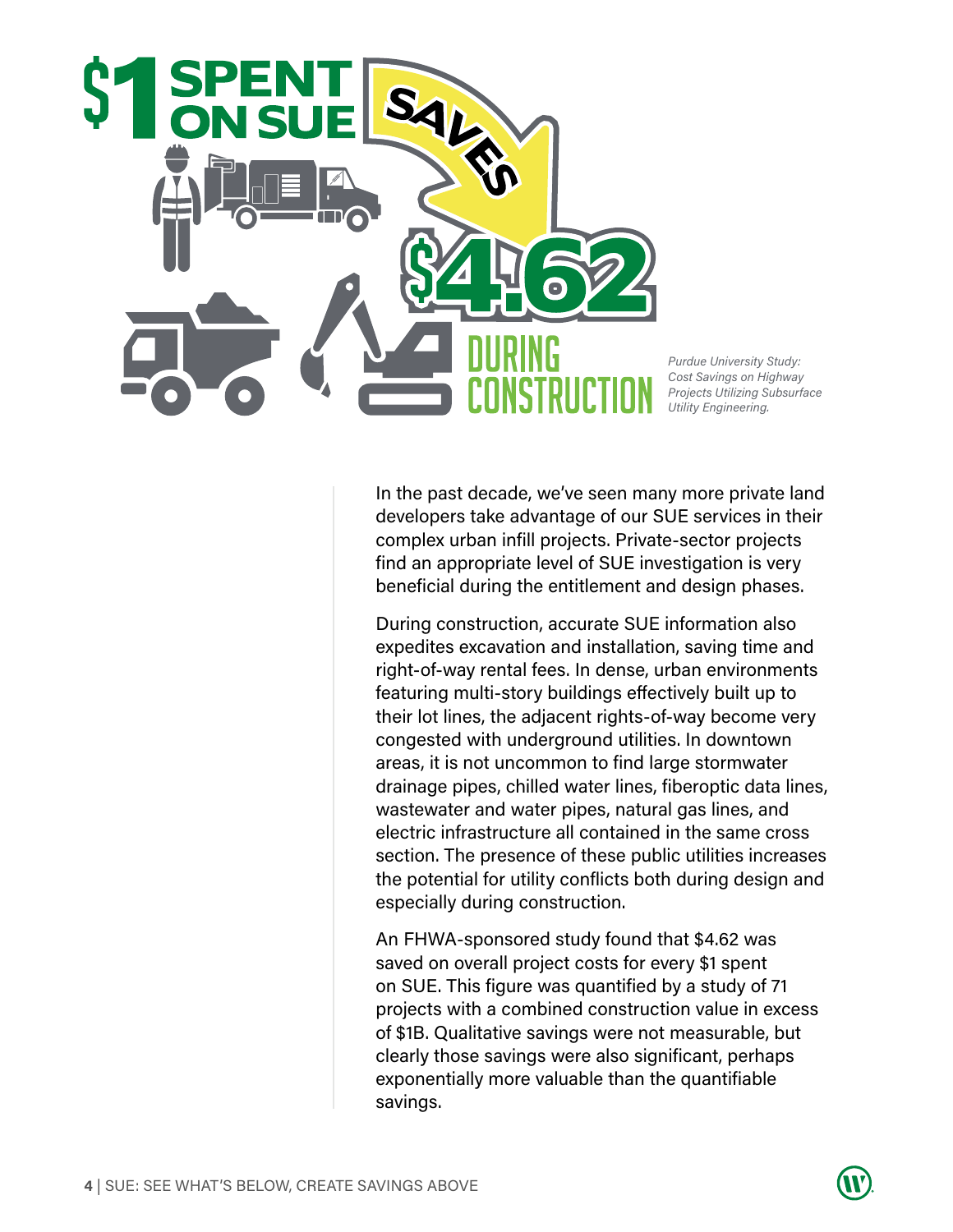Close to two decades ago, the American Society of Civil Engineers (ASCE) published the *Standard Guideline for the Collection and Depiction of Existing Subsurface Utility Data (38-02).* It formally defines SUE and sets standard guidance for collecting and depicting underground utility information.

The ASCE standard elevated SUE's importance, presenting a subsurface utility data classification system that organized it into quality levels. Project owners, land surveyors, engineers, and construction contractors can determine a project's suitable quality level at an appropriate cost, strategically reducing or allocating risks due to existing subsurface utilities. The standard closely follows concepts in place in the industry. Owners, engineers, and surveyors can maintain their compliance with this standard using SUE, or through their inclusion of SUE specifications in their engineering and surveying contracts.

Episode 51 of WGI's Unleashed podcast featured our National SUE Leader, Wes Kaisershot. Listen to the podcast in your favorite podcast app, search for WGI Unleashed.

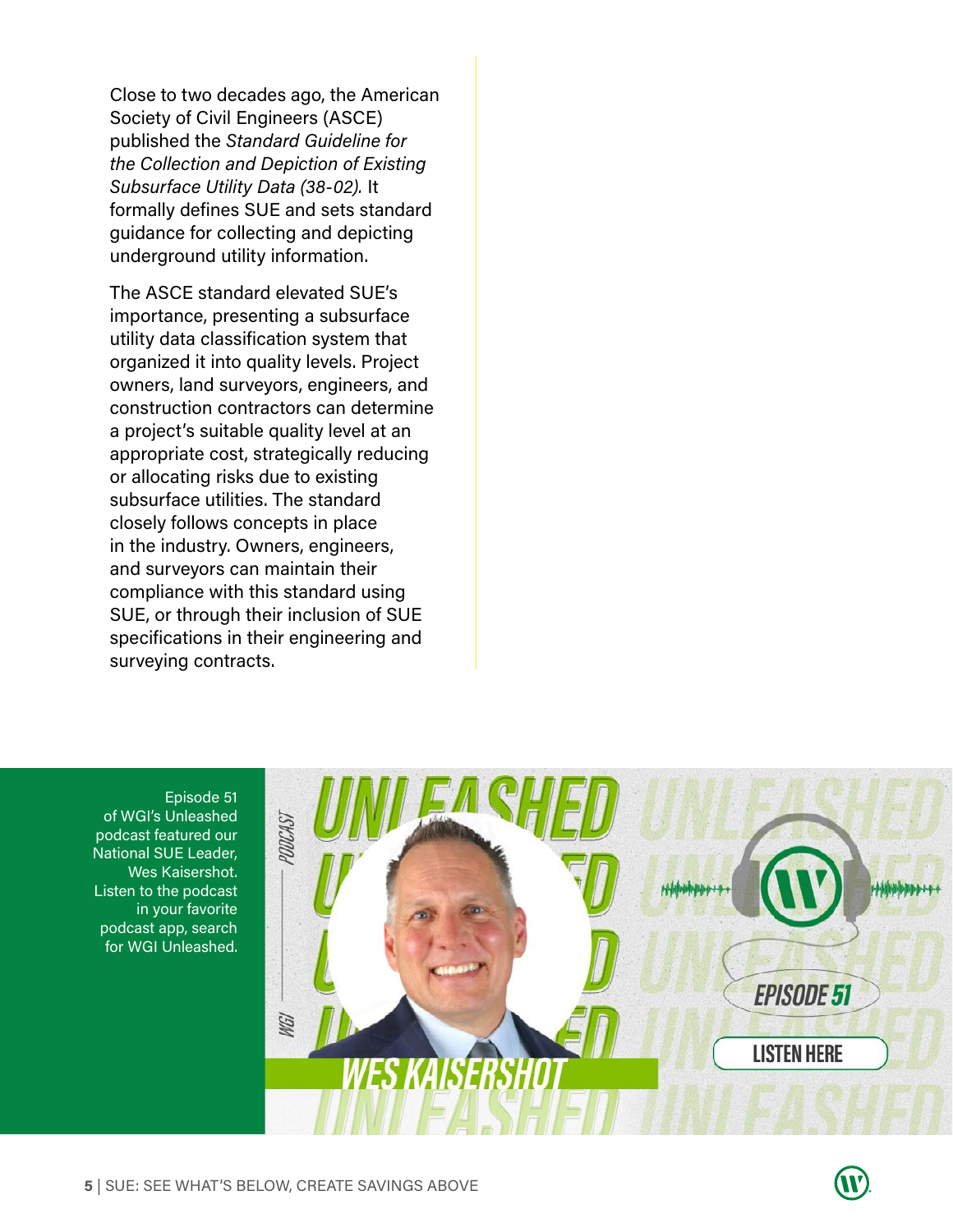## **QUALITY LEVELS FOR THE SUE PROCESS**

The three major activities of designating, locating, and managing data are conducted individually to meet a given project's specific needs. However, they are most advantageously employed in combination, creating a utility system's complete 3D mapping. While the practice of SUE is tailored to each project, the ensuing process typically follows these ASCE Quality Levels:

## **QUALITY** LEVEL **D**

Quality Level D is the least-detailed SUE deliverable available. In Level D, the SUE provider gathers utility records (as-built drawings, field notes, distribution maps) from all available sources. All data is then compiled into a composite drawing and labeled ASCE Quality Level D.

#### QUALITY LEVEL

**C**

A survey is performed of all visible surface features of the existing underground utilities (e.g., manholes, pedestals, valves, etc.). This information is added to the composite drawing completed during the ASCE Quality Level D record research and upgraded to ASCE Quality Level C.

## **QUALITY** LEVEL **B**

Utilities designation using a variety of geophysical techniques (e.g., pipe and cable locators, or ground-penetrating radar), determining the utilities' horizontal position. This information is surveyed, then compiled into the utility drawing, now labeled as ASCE Quality Level B data.

### **QUALITY** LEVEL **A**

Level A is the most detailed and most invasive SUE quality level. Once conflicts are identified, the data collection process's final step is excavating test holes at key locations where the utilities' exact size, material type, depth, and orientation are identified through vacuum excavation. The test hole information is surveyed and included in the utility drawings, which are now ASCE Quality Level A.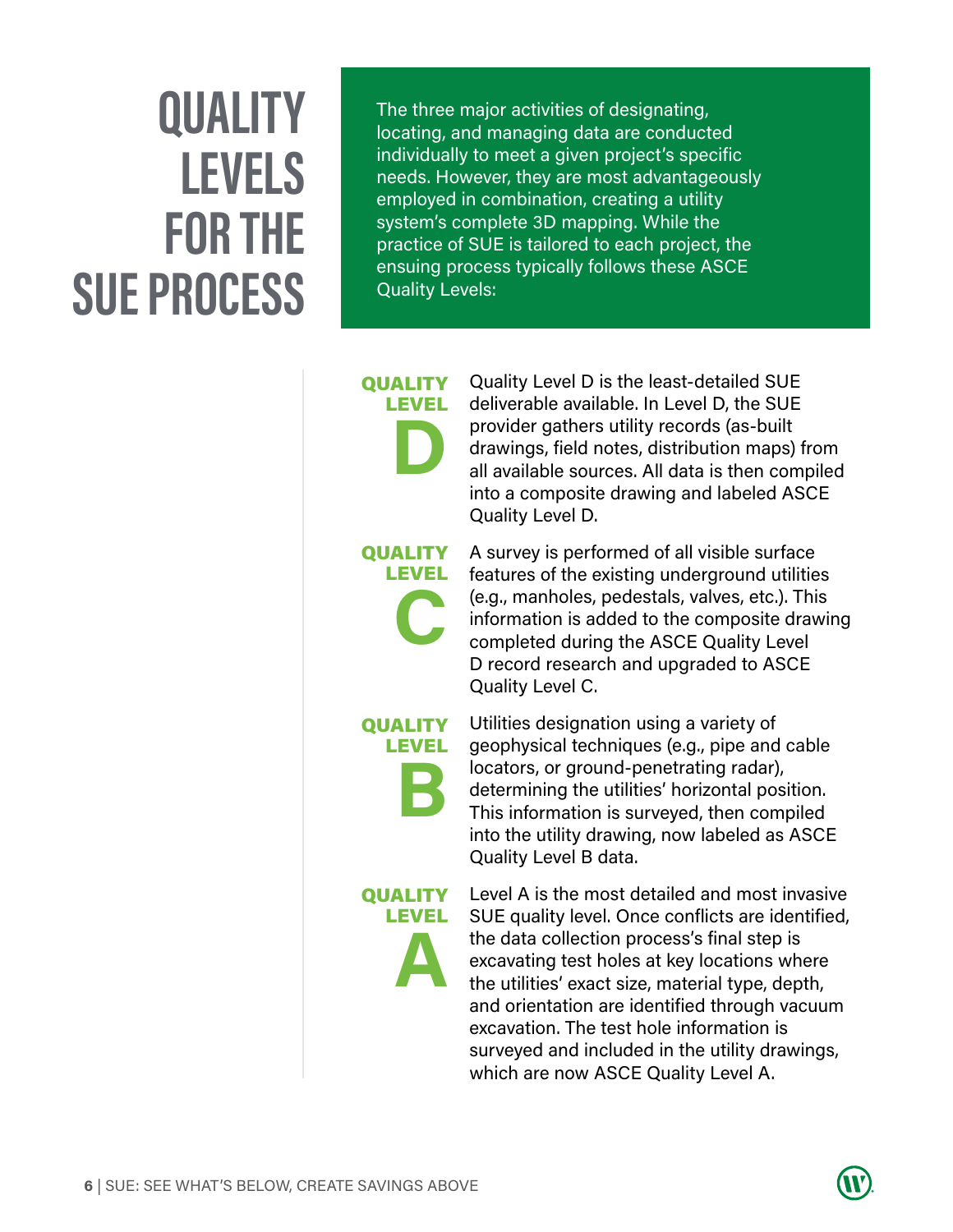

There is tremendous advantage and value to knowing with certainty the location of potentially impacted utilities — at the planning stage, prior to contract bidding, and field mobilization. For maximum effectiveness, the SUE process should be incorporated early in the development of every project that may impact underground utility facilities — especially in urban areas.

When subsurface utilities are discovered during the construction phase, both the conflict resolution costs and the potential for catastrophic damages are at their highest. That is what makes the collection and systematic depiction of reliable data for existing subsurface utilities so critical. Engineers can make informed decisions and support risk-management protocols during their design process.

#### **REFERENCES**

*Purdue University Study: Cost Savings on Highway Projects Utilizing Subsurface Utility Engineering.*  Purdue University's study covered a total of 71 projects in Virginia, North Carolina, Texas, and Ohio. These projects involved a mix of interstate, arterial, and collector roads in urban, suburban, and rural settings. Two broad categories of savings emerged: quantifiable savings and qualitative savings. An average of \$4.62 in avoided costs for every \$1 spent on SUE was quantified. Qualitative savings were non-measurable, but it was clear to the researchers that those savings were also significant and possibly many times more valuable than the quantifiable savings. It was concluded that SUE was a viable practice that reduced project costs related to the risks associated with existing subsurface utilities and should be used in a systemic manner.

*The American Society of Civil Engineers (ASCE): Standard Guideline for the Collection and Depiction of Existing Subsurface Utility Data (38-02).*  This standard formally defines SUE and sets standard guidance for collecting and depicting underground utility information.